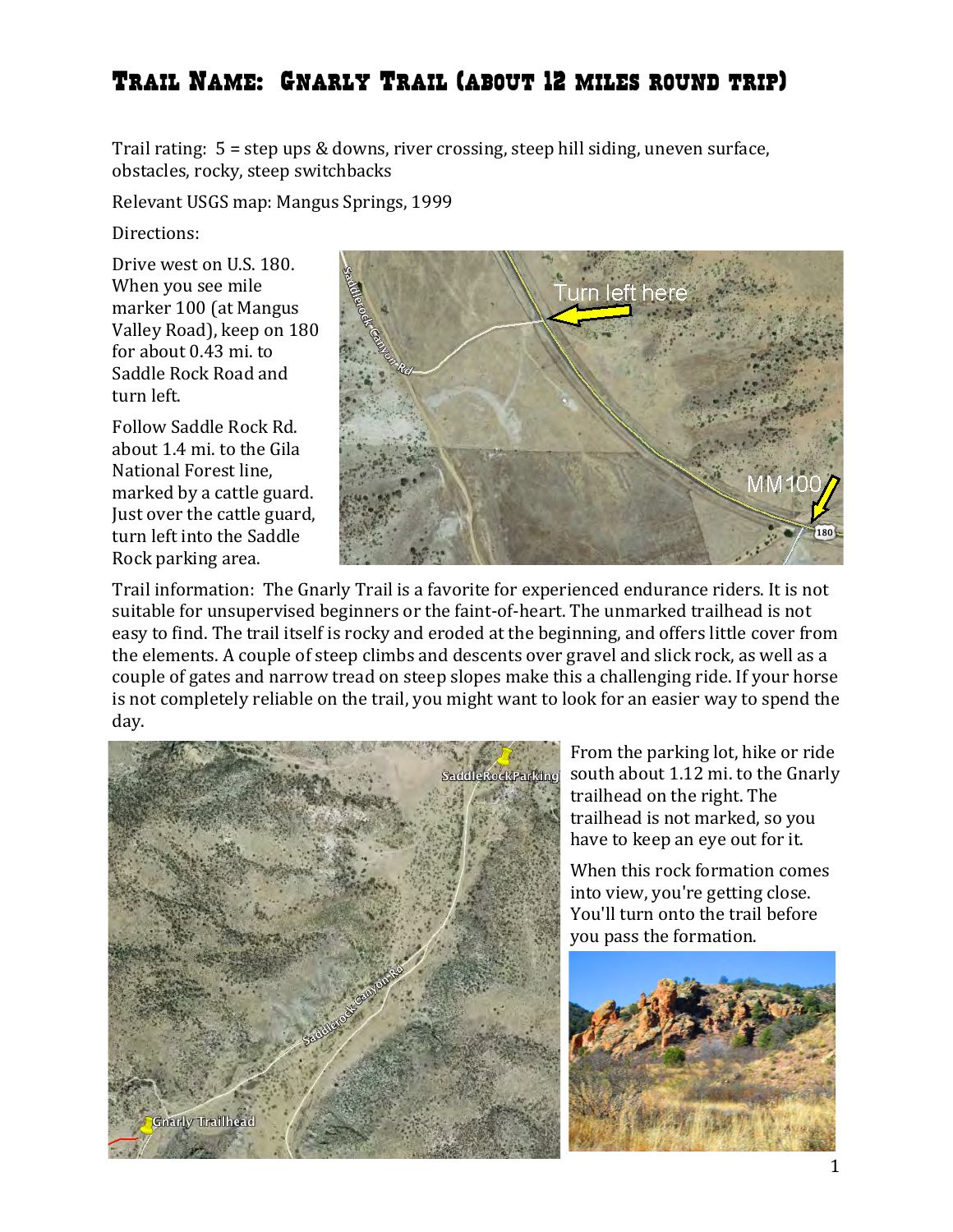From the road, the trail proceeds up a drainage and then into a narrow and rocky draw. You need to bear to the right through this narrow section—another draw (a false lead) enters from the left. Don't get sucked into it.

Beyond this narrow point, the terrain opens up, but the trail remains eroded and rocky for a while. Once you pass the Grassy Flats stock tank on the left, about two miles in, the terrain softens and climbs gently up to a section of the Continental Divide Trail (CDT),



Rock Canyon. The CDT is marked up here only at critical points, so maintain a look out for the familiar blue and white triangles. If you have an opportunity to bear off to a road or trail on your right, please decline. Keep to the left and watch for a little cairn that takes you toward Saddlerock Canyon.

The junction from the CDT into Saddlerock Canyon is a wide, sometimes steep and eroded two-track. When you encounter it, turn left, then watch for a gate tucked back into the brush. Through the gate, go down the short, steep slope into the canyon. The footing is sandy for the rest of the ride and the trail is easy to follow. Watch out for quicksand,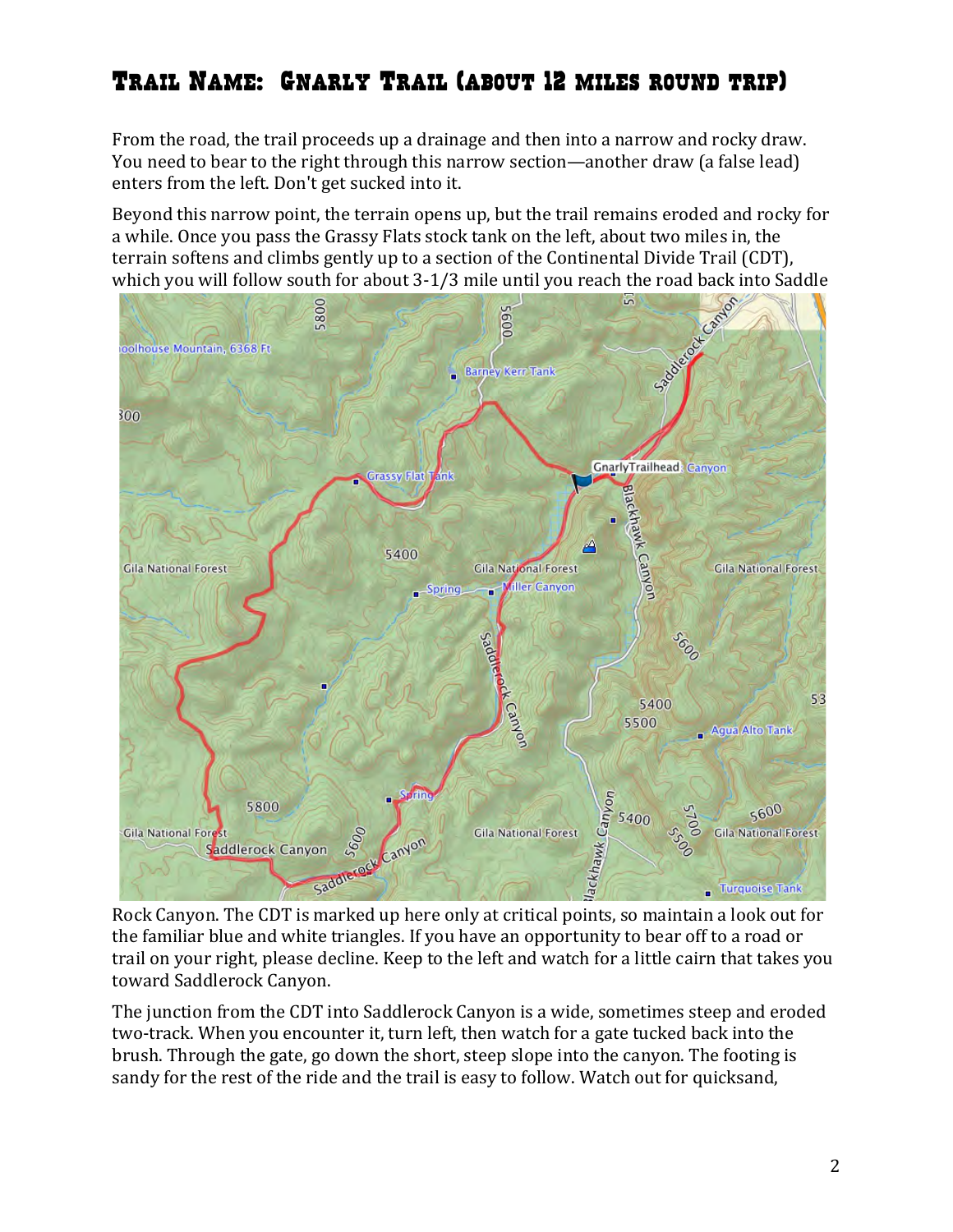however, especially if you're there following a heavy rain, which usually floods the canyon, with impressive and dangerous results. If rain threatens, stay out of the canyon.







More  $\rightarrow$